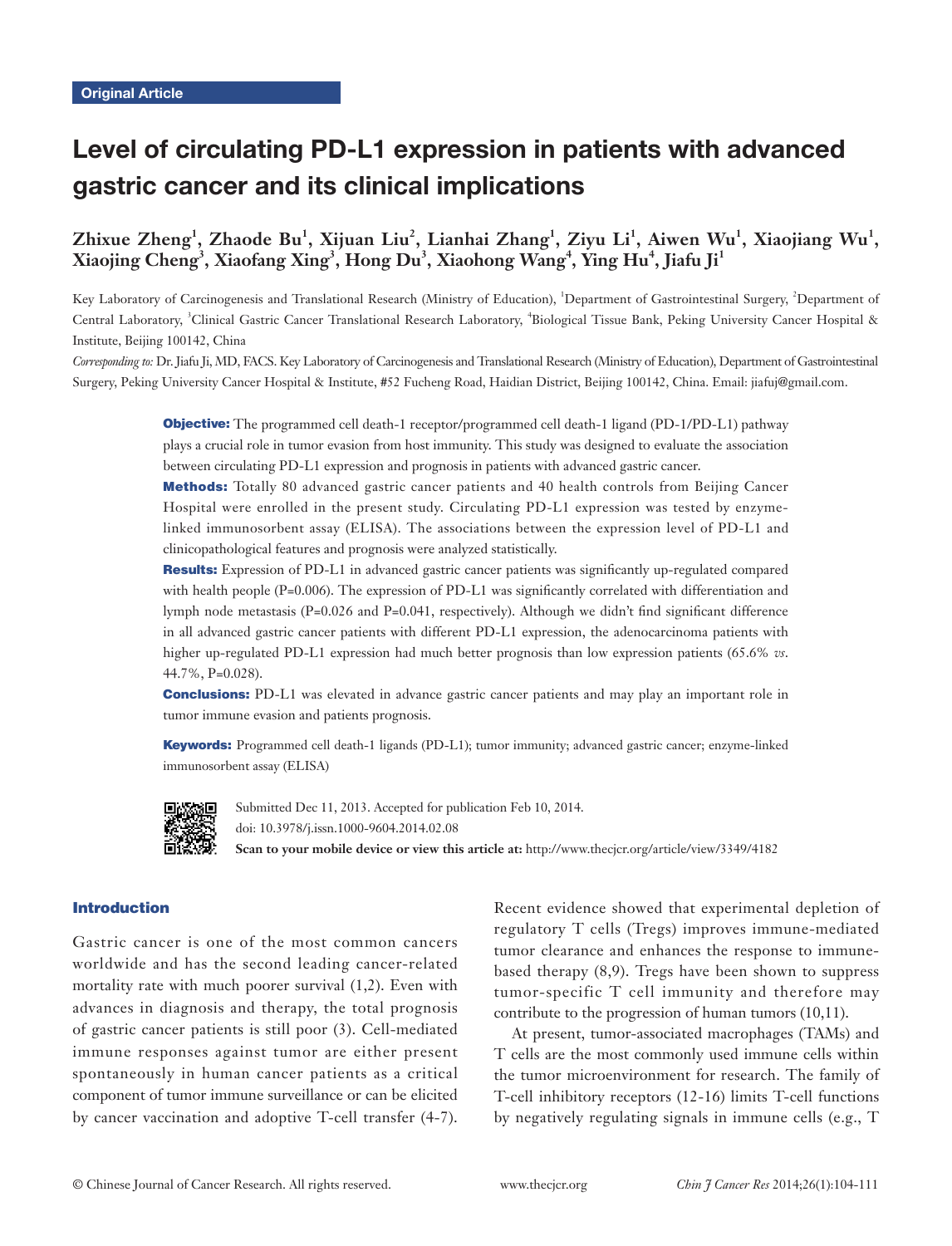#### **Chinese Journal of Cancer Research, Vol 26, No 1 February 2014**

cells and natural killer cells), including activating signals mediated by the T cell receptor (TCR) (17). Recently, various molecules have been identified, that can modulate TCR signals, such as the well known CD28 and CTLA-4. Programmed cell death-1 (PD-1), an immunoinhibitory receptor of the CD28 family, which plays a major role in tumor immune escape (18,19), is an inhibitory receptor expressed on the surface of T cells that functions to physiologically limit T-cell activation and proliferation (20). Its ligand, PD-L1 (B7-H1/CD274), is expressed on antigenpresenting cells. The PD-1/PD-L1 pathway is another major receptor-ligand network that functions primarily to provide a coinhibitory signal. Binding of PD-L1 to its receptor inhibits T lymphocyte proliferation and effector functions (cytotoxicity, cytokine release), induces apoptosis of tumor-specific T cells, promotes the differentiation of CD4+ T cells into Foxp3+ Tregs, as well as the resistance of tumor cells to cytotoxic lymphocyte (CTL) attack (21-25). The expression of PD-L1 in tumors has been described in many histological types of carcinoma, such as renal cell carcinoma, breast cancer, pancreatic cancer, ovarian cancer, urothelial cancer, melanoma, esophageal cancer, hepatocellular carcinoma, as well as gastric carcinoma (26-34). Less invasive and more efficient biomarkers are needed for detection and evaluation of gastric cancer by mass screening. The current biomarkers, pepsinogen, carcinoembryonic antigen (CEA) and carbohydrate antigen 19-9 (CA19-9), are not sufficient for accurately predicting gastric cancer (35-37). The aim of this study is to identify circulating PD-L1 level in patients with advanced gastric cancer by using enzyme-linked immunosorbent assay (ELISA) procedures, and evaluate the relation of the PD-L1 expression and clinicopathological features and their prognostic significance.

#### Materials and methods

#### *Patients*

A total of 80 patients with advanced gastric cancer, who were treated at the Department of Gastrointestinal Surgery of Beijing Cancer Hospital from 2006 to 2009, were included in this retrospective analysis, and 40 healthy subjects served as controls. Patients were excluded from this analysis due to incomplete clinical data or inadequate follow-up or inadequate blood sampling. All patients had histologically confirmed carcinoma of the stomach. Staging was based on clinical assessment and histopathological analysis by the International Union Against Cancer (UICC) TNM staging system recommended by the American Joint Committee on Cancer (AJCC) stage (7th edition) and Japanese Gastric Cancer Association (JGCA) guidelines. Clinicopathological characteristics of the patients were collected from our hospital electronic patient records. None of the gastric cancer patients had synchronous cancers, previous gastrointestinal diseases, abdominal surgery, chemotherapy or radiotherapy. All samples were taken from endoscopic biopsy or surgically resected material. Followup data of patients were retrieved from hospital records and by contacting the general practitioners. Three of them were lost to follow-up because of unable to contact. The study was approved by the Ethics Committee of Peking University Cancer Hospital. Informed consent was obtained from each patient.

## *Blood sampling*

Blood samples were drawn prior to any treatment. Sera derived from advanced gastric cancer patients and from sex, age-matched controls were collected prior to definitive treatment using a standardized protocol. The serum was obtained by centrifugation (at 3,000 g for 10 min), aliquoted and stored at –80 ℃ until analysis. Blood collection and analyses were approved by the Ethics Committee of Peking University Cancer Hospital. All samples were analyzed retrospectively, and cases and controls were processed simultaneously. Patient recruitment and sample collection were performed within the guidelines of protocols approved by the institutional review boards. All cases have been analyzed by clinicians.

#### *ELISA assay*

Serum samples obtained from 80 advanced gastric cancer patients and 40 health controls were assayed by a commercially available ELISA Kit for PD-L1 (Uscn Life Science Inc.), following the manufacturer's protocol. Briefly, 96-well plates were incubated with standards at different concentrations, and serum samples were incubated for 2 h at 37 ℃. After covering biotinylated antibodies and several aspiration/wash processes, horseradish peroxidase (HRP)-conjugated streptavidin was prepared at 37 ℃ for 15- 25 min, and protected from light. The liquid will turn blue by the addition of substrate solution. Enzymatic reactions were developed and the absorbance was measured at 450 nm (A450) in Bio-Rad Model 680 Microplate Reader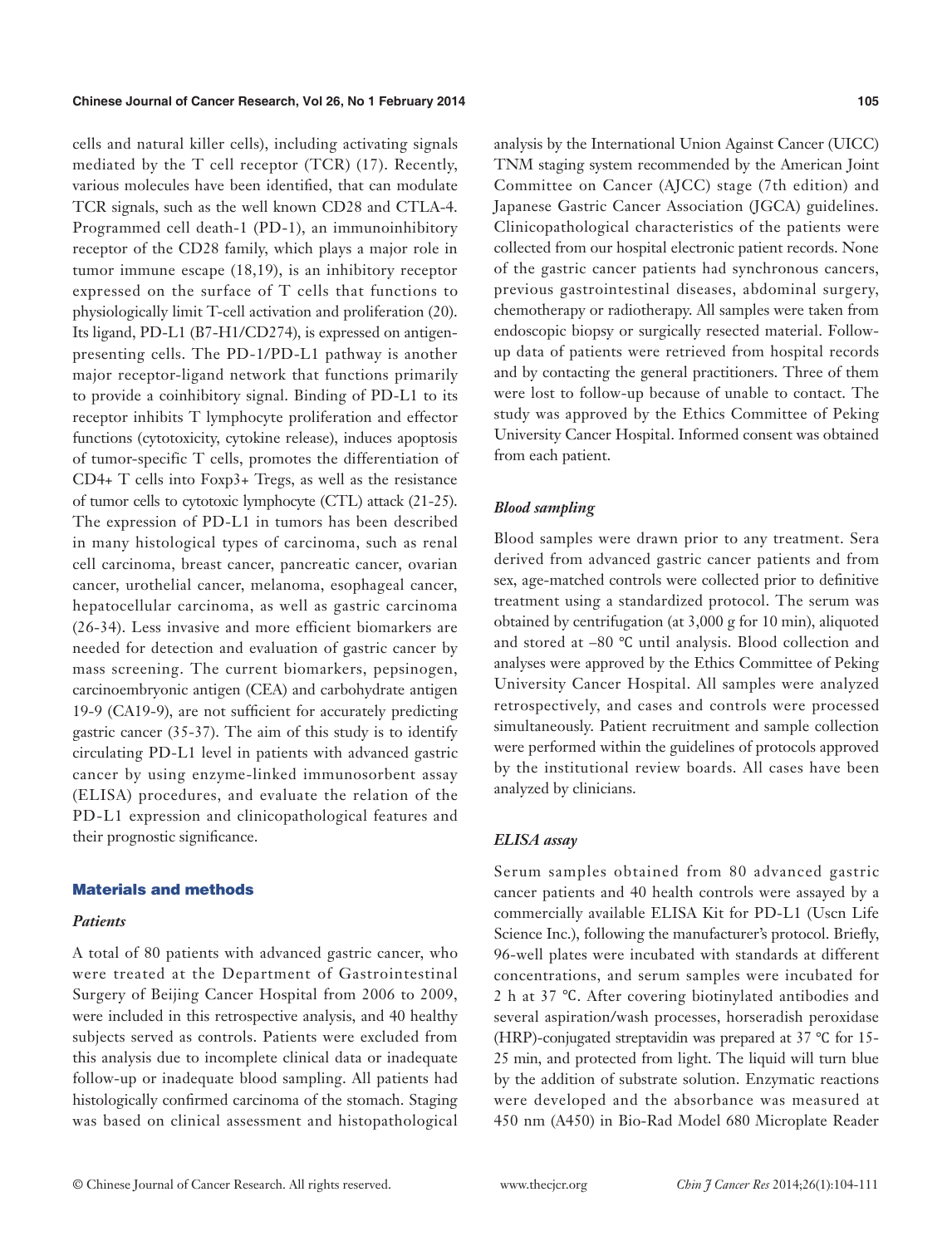

**Figure 1** Receiver operating characteristics (ROC) curve for predicting lymph node metastasis for patients with gastric cancer.

immediately (Bio-Rad Laboratories, Inc., California, USA). Protein levels were calculated according to standard curves. For a correct evaluation of the results, parallel investigations were made in healthy non-treated controls.

## *Statistical analysis*

Continuous variables were summarized using *x±s* and median (range). The  $\chi^2$ -test was used to determine the associations between PD-L1 expression and clinicopathological characteristics. The overall survival time was calculated from the date of gastric cancer treatment to the gastric cancer-specific death or censored at the time of death by other causes or the end of follow-up. The Kaplan-Meier method was used to determine the cumulative probability of survival. The log rank test was used for comparison of cumulative survival rate in the patient group. All the statistical analyses and graphics were performed with the SPSS 20.0 statistical package (SPSS Inc., Chicago, IL, USA). P<0.05 was considered statistically significant.

#### **Results**

## *Circulating level of PD-L1 in advanced gastric cancer patients and health controls*

The overall data from the 80 patients and 40 health controls in Beijing Cancer Hospital were analyzed. The serum level of PD-L1 was tested by ELISA. The mean value of serum PD-L1 level in advanced gastric cancer was 0.8928±0.0900 ng/mL, and in health person was 0.5899±0.0617 ng/mL. The expression level of PD-L1 showed significant difference between normal controls and advanced gastric cancer patients (P=0.006). A cut-off value of 0.5993 ng/mL was best distinguished in patients without lymph node metastasis and with lymph node metastasis, which was used as a cut-off value for correlations and survival analysis, and the area under curve (AUC) value was 0.613 [95% confidence interval (95% CI): 0.509-0.717, P=0.044] (*Figure 1*).

## *Correlations between serum PD-L1 level and characteristics of advanced gastric cancer patients*

The advanced gastric cancer cohort includes 62 men and 18 women and the median age was 59 years (range, 30- 72 years). Twenty (25.0%) patients were at clinical stage I or II, and 60 (75.0%) were at stage III. Sixty-four (80.0%) patients had lymph node metastasis, and 16 (20.0%) didn't. A total of 20 patients (25.0%) were well-moderately differentiated, and 60 (75.0%) were poorly differentiated/ undifferentiated. The expression of PD-L1 in serum was found to be low up-regulated in 33 (41.2%) of 80 cases, whereas the remaining 47 cases (58.8%) were classified as having highly up-regulated expression. As shown in *Table 1*, the PD-L1 expression appeared to be significantly associated with differentiation and lymph node metastasis (P=0.026 and P=0.041, respectively) in univariate analysis. There were more patients with differentiated cancer and/ or without lymph node metastasis had higher expression of PD-L1 in serum. No significant association was observed between serum PD-L1 level and other clinicopathological variables. Multivariate logistic regression analysis found that the differentiation of advanced gastric cancer was statistically significant with soluble PD-L1 (sPD-L1) expression (RR=0.267, 95% CI: 0.080-0.894, P=0.032).

## *Correlation of PD-L1 expression with prognosis of advanced gastric cancer patients*

The overall survival rates of advanced gastric cancer patients were statistically estimated with the expression of serum PD-L1. The median follow-up duration since the time of diagnosis was 39.6 months (range, 1.5-76.6 months). The advanced gastric cancer patients with different PD-L1 expression had similar overall survival with no significant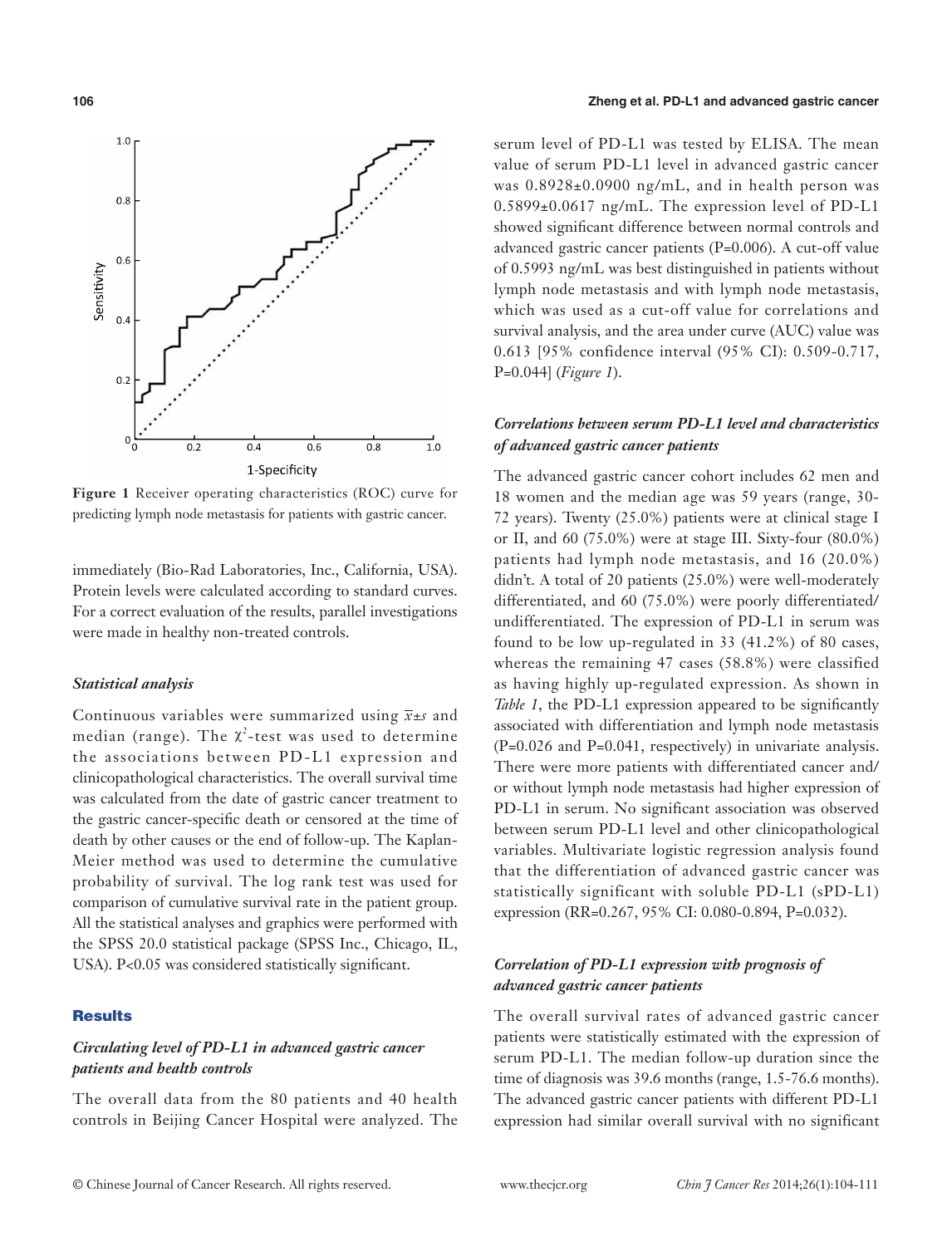**Table 1** Correlations between serum programmed cell death-1 ligands (PD-L1) level and clinical characteristics of advanced gastric cancer patients

|                       | PD-L1                         |                   |       |
|-----------------------|-------------------------------|-------------------|-------|
| Characteristics       | Low                           | High              | P     |
|                       | expression                    | expression        |       |
|                       | $(\leq 0.5993 \text{ ng/mL})$ | $(>0.5993$ ng/mL) |       |
| Gender                |                               |                   | 0.392 |
| Male                  | 24 (38.7%)                    | 38 (61.3%)        |       |
| Female                | $9(50.0\%)$                   | $9(50.0\%)$       |       |
| Age (year)            |                               |                   | 0.446 |
| <60                   | 19 (45.2%)                    | 23 (54.8%)        |       |
| $\geq 60$             | 14 (36.8%)                    | 24 (63.2%)        |       |
| Borrmann type         |                               |                   | 0.215 |
| $I-II$                | $3(25.0\%)$                   | $9(75.0\%)$       |       |
| $III - IV$            | 30 (44.1%)                    | 38 (55.9%)        |       |
| Location              |                               |                   | 0.741 |
| Upper 1/3             | 10 (43.5%)                    | 13 (56.5%)        |       |
| Middle 1/3            | $3(30.0\%)$                   | 7 (70.0%)         |       |
| Low $1/3$             | 16 (40.0%)                    | 24 (60.0%)        |       |
| Multiple site         | 4(57.1%)                      | 3(42.9%)          |       |
| Size (mm)             |                               |                   | 0.290 |
| $\leq 50$             | 15 (35.7%)                    | 27 (64.3%)        |       |
| >50                   | 18 (47.4%)                    | 20 (52.6%)        |       |
| Differentiation       |                               |                   | 0.026 |
| Differentiated        | 4 (20.0%)                     | 16 (80.0%)        |       |
| Undifferentiated      | 29 (48.3%)                    | 31 (51.7%)        |       |
| Histology             |                               |                   | 0.931 |
| Adenocarcinoma        | 25 (41.0%)                    | 36 (59.0%)        |       |
| <b>Others</b>         | 8(42.1%)                      | 11 (57.9%)        |       |
| Depth of invasion     |                               |                   | 0.729 |
| $T_{2-3}$             | 3(33.3%)                      | 6(66.7%)          |       |
| T <sub>4</sub>        | 30 (42.3%)                    | 41 (57.7%)        |       |
| Lymph node metastasis |                               |                   |       |
| $\overline{N}_0$      | 3(18.8%)                      | 13 (81.2%)        | 0.098 |
| $N_1$                 | 5(27.8%)                      | 8(61.5%)          |       |
| N <sub>2</sub>        | 10 (52.6%)                    | 9(47.4%)          |       |
| $N_3$                 | 15 (46.9%)                    | 17 (53.1%)        |       |
| <b>No</b>             | 3(18.8%)                      | 13 (81.2%)        | 0.041 |
| <b>Yes</b>            | 30 (46.9%)                    | 34 (53.1%)        |       |
| <b>TNM</b> stage      |                               |                   | 0.183 |
| $\mathsf{I}$          | $0(0.0\%)$                    | 2 (100.0%)        |       |
| $\mathsf{II}$         | 6 (33.3%)                     | 12 (66.7%)        |       |
| III                   | 27 (45.0%)                    | 33 (55.0%)        |       |

differences (P=0.636, *Figure 2A*). But the overall 5-year survival rate in advanced gastric adenocarcinoma patients with high and low up-regulated PD-L1 expression levels was nearly 65.6% and 44.7%, respectively. The survival difference between these two groups was statistically significant (P=0.028, *Figure 2B*). We found that there were no significant differences in the serum expression of PD-L1 between the differentiated cancer patients and undifferentiated patients (P>0.05).

#### **Discussion**

A lot of studies have shown that immune escape is an active process in which tumor cells and immune cells within the tumor microenvironment actively suppress the antitumor immune response. The most notably Tregs have been shown to suppress tumor-specific T cell immunity and account for tumor progression (38,39). PD-L1 (B7-H1), with its receptor PD-1, plays a critical role in suppressing T cell-based immunity and could mediate tumor immunosuppression (40). PD-1/PD-L1 interactions contribute to the maintenance of peripheral tolerance of self-antigens in normal hosts (41). One *in vitro* study showed that PD-L1 (B7-H1) specifically interacts with B7-1 to inhibit T and B cell activation and proliferation. Additionally, both B and T cell function can be modulated by engagement of cell-surface PD-L1 (42,43). Different from membrane-bound forms, soluble forms have been found for several members of B7 family (44,45), but no study has been reported soluble PD-L1 expression in gastric cancer patient until now. sPD-L1 may play an important role in the immunoregulation of PD-1/PD-L1 pathway, and could afford distant effect to the activated T cells by the intervention between PD-1/membrane PD-L1 (mPD-L1). The soluble ligands can bind receptors in a similar manner as their membrane-bound counterparts and as a result may play an important role in the regulation of receptor activity. Circulating sPD-L1 remains the biological activity and has the ability of binding to PD-1 receptor. The existence of sPD-L1 in human peripheral blood increases the complexity of PD-1/PD-L1 co-inhibitory signal in immune regulation.

To further explore the existence of sPD-L1 and evaluate the pathological significance of this circulating factor in human cancer serum, we developed this study for the detection and quantification of sPD-L1 in advanced gastric cancer patients. Although the sPD-L1 level in advanced gastric cancer is lower than some earlier reported in other cancers in the present study, but it also indicates that the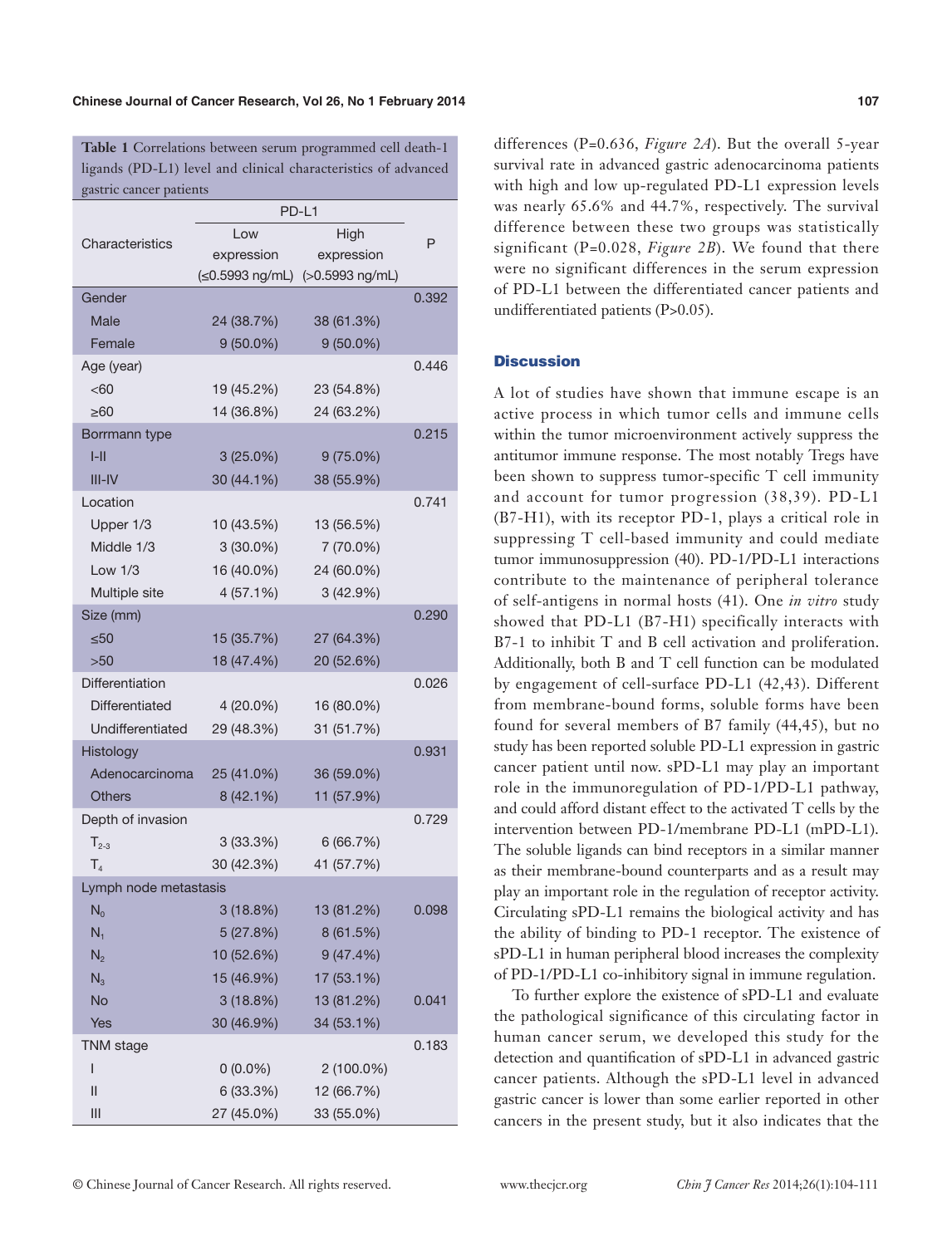

**Figure 2** Kaplan-Meier overall survival curves. (A) Advanced gastric cancer patients; (B) Advanced gastric adenocarcinoma patients. Survival analysis was performed according to the expression of serum PD-L1.

sPD-L1 expression in advanced gastric cancer was much higher than health controls, which is in agreement with previous findings (46). The patients with differentiated tumor and/or without lymph node metastasis had higher sPD-L1 level. However, despite the lack of statistical significance, there was a lower level of sPD-L1 expression with increasing stage and/or deeper depth of gastric cancer. Therefore, it was considered to be an early event during tumor progression. In line with these findings, Wang *et al*. observed the similar results in hepatocellular carcinoma tissues (47), although there still have more different cancer observations (48,49). Several studies have shown that the PD-1/PD-L1 pathway plays critical roles in compromised chronic infections and tumor immunity. It is interesting that chronic infections and tumors may have exploited the PD-1 pathway to evade eradication by the immune system. PD-1 is up-regulated upon T cell activation in infection but declines with resolution of the infection and establishment of memory (50). Interactions between PD-L1 and PD-1 are thought to maintain peripheral tolerance. PD-L1/PD-1 has been shown to mediate T-cell exhaustion, an important mechanism underlying T-cell dysfunction during chronic inflammation and chronic infection (51,52). Therefore, the increased level of sPD-L1 occurred in the early staged tumor which was considered to be caused by longlasting chronic infections and may represent an important contribution to immune evasion during tumor progression. Recent reports demonstrated that PD-L1 expressed in

tumor cells or peritumoral activated monocytes contributed to tumor aggressiveness and postoperative recurrence in hepatocellular carcinoma patients (53-55).

When we explored in depth the survival rates of patients according to different level of sPD-L1 expression, the most striking finding was that patients with advanced adenocarcinoma with higher sPD-L1 expression had better overall survival although all the patients in this study have similar prognosis. This observation indicates that sPD-L1 may be a novel and unexpected feature of advanced gastric adenocarcinoma, more importantly, and predict certain patients with completely different clinical outcomes. In spite of our findings, the relationship of PD-L1 expression with survival of gastric cancer patients has remained largely debated. Previous studies had indicated that the increase of PD-L1 expression in carcinomas can cause poor clinical prognosis of many tumors, as well as gastric cancer (32,34,35). These controversial results may have been affected by different strategies in selecting the study population and mostly by different kinds of test methods that we detect the PD-L1 in peripheral circulating serum using ELISA unlike other studies of carcinoma tissues. In light of our own findings, sPD-L1 may be a useful marker to define the survival of patients with advanced gastric adenocarcinoma.

This study observed the circulating level of PD-L1 expression in advanced gastric cancer. The potential limitations should be considered that the cohort is small,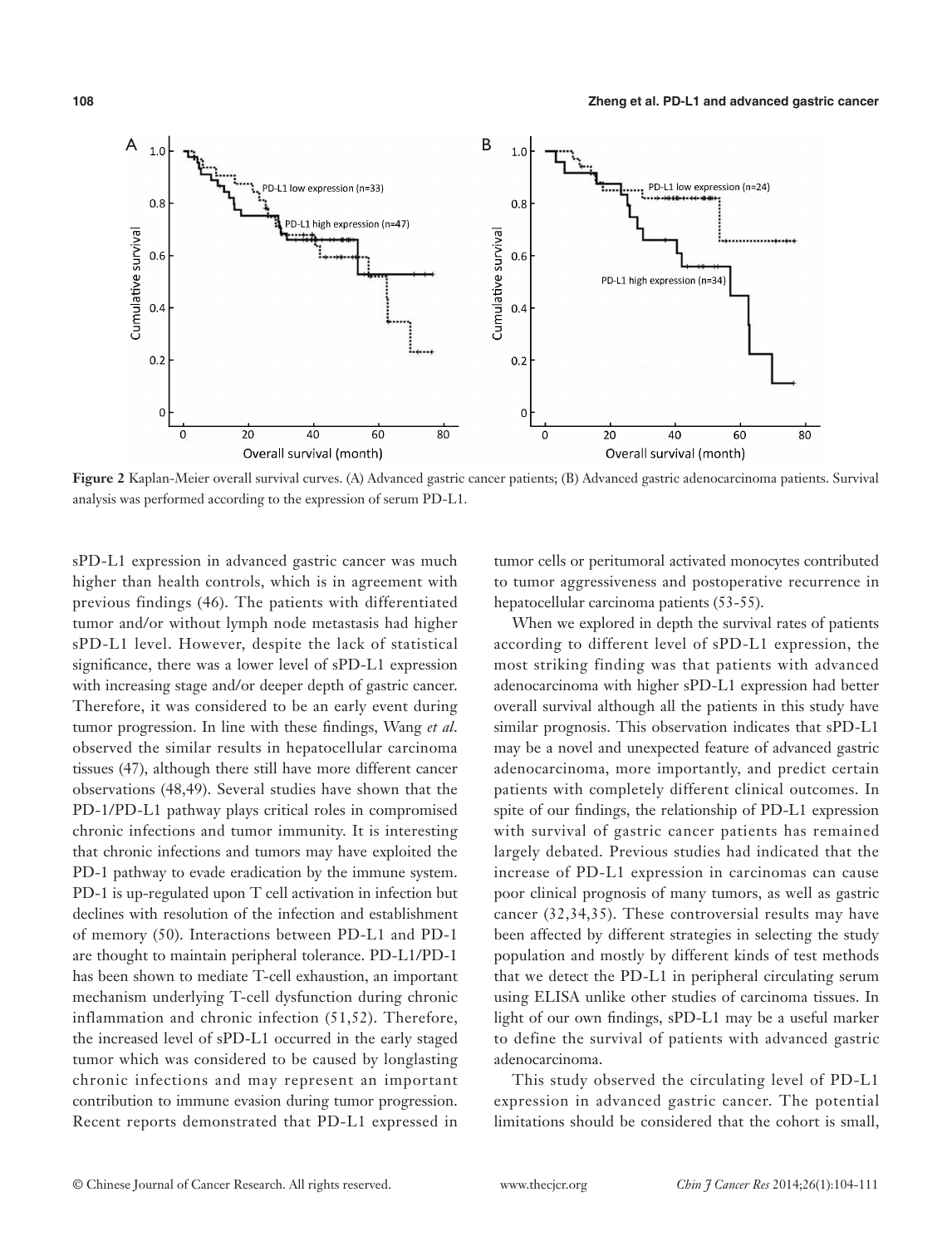#### **Chinese Journal of Cancer Research, Vol 26, No 1 February 2014**

and we should enlarge the samples in order to confirm the results. Further prospective studies need to monitor the alteration of PD-L1 expression during perioperative period/ chemotherapy and follow-up. Despite these limitations, the findings offer an effective and easy method to predict the special clinical feature and outcome of advanced gastric cancer patients.

In conclusion, high up-regulated expression of circulating serum PD-L1 in advanced gastric cancer was correlated with differentiated tumor and without lymph node metastasis. Furthermore, the expression level of sPD-L1 might be also a potential prognostic factor for advanced gastric adenocarcinoma patients.

## Acknowledgements

*Disclosure:* The authors declare no conflict of interest.

## **References**

- 1. Jemal A, Bray F, Center MM, et al. Global cancer statistics. CA Cancer J Clin 2011;61:69-90
- 2. Hartgrink HH, Jansen EP, van Grieken NC, et al. Gastric cancer. Lancet 2009;374:477-90.
- 3. Cunningham SC, Kamangar F, Kim MP, et al. Survival after gastric adenocarcinoma resection: eighteen-year experience at a single institution. J Gastrointest Surg 2005;9:718-25.
- 4. Finn OJ. Cancer immunology. N Engl J Med 2008;358:2704-15.
- 5. Galon J, Costes A, Sanchez-Cabo F, et al. Type, density, and location of immune cells within human colorectal tumors predict clinical outcome. Science 2006;313:1960-4.
- 6. Sharma P, Shen Y, Wen S, et al. CD8 tumor-infiltrating lymphocytes are predictive of survival in muscleinvasive urothelial carcinoma. Proc Natl Acad Sci USA 2007;104:3967-72.
- 7. Lee HE, Chae SW, Lee YJ, et al. Prognostic implications of type and density of tumour-infiltrating lymphocytes in gastric cancer. Br J Cancer 2008;99:1704-11.
- 8. Li X, Kostareli E, Suffner J, et al. Efficient Treg depletion induces T-cell infiltration and rejection of large tumors. Eur J Immunol 2010;40:3325-35.
- 9. Poehlein CH, Haley DP, Walker EB, et al. Depletion of tumor-induced Treg prior to reconstitution rescues enhanced priming of tumor-specific, therapeutic effector T cells in lymphopenic hosts. Eur J Immunol 2009;39:3121-33.

10. Yuan XL, Chen L, Li MX, et al. Elevated expression of Foxp3 in tumor-infiltrating Treg cells suppresses T-cell proliferation and contributes to gastric cancer progression in a COX-2-depedent manner. Clin Immunol 2010;134:277-88.

**109**

- 11. Antony PA, Piccirillo CA, Akpinarli A, et al. CD8+ T cell immunity against a tumor/self-antigen is augmented by CD4+ T helper cells and hindered by naturally occurring T regulatory cells. J Immunol 2005;174:2591-601.
- 12. Ahmadzadeh M, Johnson LA, Heemskerk B, et al. Tumor antigen-specific CD8 T cells infiltrating the tumor express high levels of PD-1 and are functionally impaired. Blood 2009;114:1537-44.
- 13. Chapon M, Randriamampita C, Maubec E, et al. Progressive upregulation of PD-1 in primary and metastatic melanomas associated with blunted TCR signaling in infiltrating T lymphocytes. J Invest Dermatol 2011;131:1300-7.
- 14. Fourcade J, Sun Z, Benallaoua M, et al. Upregulation of Tim-3 and PD-1 expression is associated with tumor antigen-specific CD8<sup>+</sup> T cell dysfunction in melanoma patients. J Exp Med 2010;207:2175-86.
- 15. Matsuzaki J, Gnjatic S, Mhawech Fauceglia P, et al. Tumorinfiltrating NY-ESO-1-specific CD8+ T cells are negatively regulated by LAG-3 and PD-1 in human ovarian cancer. Proc Natl Acad Sci USA 2010;107:7875-80.
- 16. Sakuishi K, Apetoh L , Sullivan JM, et al. Targeting Tim-3 and PD-1 pathways to reverse T cell exhaustion and restore anti-tumor immunity. J Exp Med 2010;207:2187-94.
- 17. Vazquez-Cintron EJ, Monu NR, Frey AB. Tumor-induced disruption of proximal TCR-mediated signal transduction in tumor-infiltrating CD8+ lymphocytes inactivates antitumor effector phase. J Immunol 2010;185:7133-40.
- 18. Okazaki T, Honjo T. The PD-1-PD-L pathway in immunological tolerance. Trends Immunol 2006;27:195-201.
- 19. Keir ME, Liang SC, Guleria I, et al. Tissue expression of PD-L1 mediates peripheral T cell tolerance. J Exp Med 2006;203:883-95.
- 20. Keir ME, Butte MJ, Freeman GJ, et al. PD-1 and its ligands in tolerance and immunity. Annu Rev Immunol 2008;26:677-704.
- 21. Tseng SY, Otsuji M, Gorski K, et al. B7-DC, a new dendritic cell molecule with potent costimulatory properties for T cells. J Exp Med 2001;193:839-46.
- 22. Dong H, Strome SE, Salomao DR, et al. Tumor-associated B7-H1 promotes T-cell apoptosis: a potential mechanism of immune evasion. Nat Med 2002;8:793-800.
- 23. Wang L, Pino-Lagos K, de Vries VC, et al. Programmed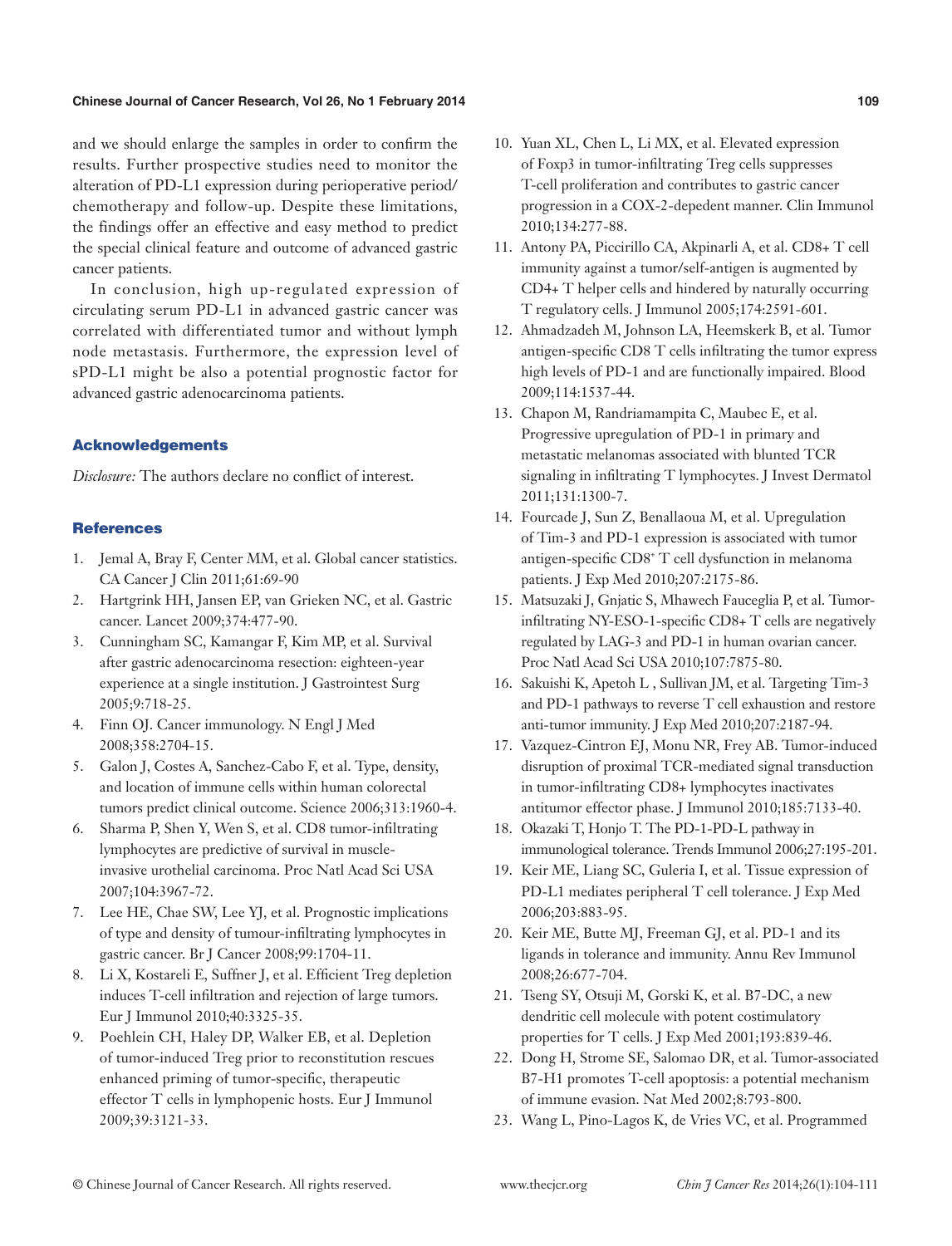#### **Zheng et al. PD-L1 and advanced gastric cancer**

death 1 ligand signaling regulates the generation of adaptive Foxp3+CD4+ regulatory T cells. Proc Natl Acad Sci U S A 2008;105:9331-6.

- 24. Iwai Y, Ishida M, Tanaka Y, et al. Involvement of PD-L1 on tumor cells in the escape from host immune system and tumor immunotherapy by PD-L1 blockade. Proc Natl Acad Sci U S A 2002;99:12293-7.
- 25. Tsushima F, Yao S, Shin T, et al. Interaction between B7- H1 and PD-1 determines initiation and reversal of T-cell anergy. Blood 2007;110:180-5.
- 26. Thompson RH, Dong H, Kwon ED. Implications of B7-H1 expression in clear cell carcinoma of the kidney for prognostication and therapy. Clin Cancer Res 2007;13:709s-15s.
- 27. Ghebeh H, Mohammed S, Al Omair A, et al. The B7-H1 (PD-L1) T lymphocyte-inhibitory molecule is expressed in breast cancer patients with infiltrating ductal carcinoma: correlation with important high-risk prognostic factors. Neoplasia 2006;8:190-8.
- 28. Nomi T, Sho M, Akahori T, et al. Clinical significance and therapeutic potential of the programmed death-1 ligand/ programmed death-1 pathway in human pancreatic cancer. Clin Cancer Res 2007;13:2151-7.
- 29. Hamanishi J, Mandai M, Iwasaki M, et al. Programmed cell death 1 ligand 1 and tumor-infiltrating CD8+ T lymphocytes are prognostic factors of human ovarian cancer. Proc Natl Acad Sci U S A 2007;104:3360-5.
- 30. Nakanishi J, Wada Y, Matsumoto K, et al. Overexpression of B7-H1 (PD-L1) significantly associates with tumor grade and postoperative prognosis in human urothelial cancers. Cancer Immunol Immunother 2007;56:1173-82.
- 31. Hino R, Kabashima K, Kato Y, et al. Tumor cell expression of programmed cell death-1 ligand 1 is a prognostic factor for malignant melanoma. Cancer 2010;116:1757-66.
- 32. Ohigashi Y, Sho M, Yamada Y, et al. Clinical significance of programmed death-1 ligand-1 and programmed death-1 ligand-2 expression in human esophageal cancer. Clin Cancer Res 2005;11:2947-53.
- 33. Gao Q, Wang XY, Qiu SJ, et al. Overexpression of PD-L1 significantly associates with tumor aggressiveness and postoperative recurrence in human hepatocellular carcinoma. Clin Cancer Res 2009;15:971-9.
- 34. Wu C, Zhu Y, Jiang J, et al. Immunohistochemical localization of programmed death-1 ligand-1 (PD-L1) in gastric carcinoma and its clinical significance. Acta Histochem 2006;108:19-24.
- 35. Duraker N, Naci CA, Gencler N. The prognostic significance of gastric juice CA 19-9 and CEA levels

in gastric carcinoma patients. Eur J Surg Oncol 2002;28:844-9.

- 36. Miki K, Morita M, Sasajima M, et al. Usefulness of gastric cancer screening using the serum pepsinogen test method. Am J Gastroenterol 2003;98:735-9.
- 37. Miki K. Gastric cancer screening using the serum pepsinogen test method. Gastric Cancer 2006;9:245-53.
- 38. Rabinovich GA, Gabrilovich D, Sotomayor EM. Immunosuppressive strategies that are mediated by tumor cells. Annu Rev Immunol 2007;25:267-96.
- 39. Gabrilovich DI, Nagaraj S. Myeloid-derived suppressor cells as regulators of the immune system. Nat Rev Immunol 2009;9:162-74.
- 40. Nishimura H, Okazaki T, Tanaka Y, et al. Autoimmune dilated cardiomyopathy in PD-1 receptor-deficient mice. Science 2001;291:319-22.
- 41. Keir ME, Freeman GJ, Sharpe AH. PD-1 regulates selfreactive CD8+ T cell responses to antigen in lymph nodes and tissues. J Immunol 2007;179:5064-70.
- 42. Butte MJ, Keir ME, Phamduy TB, et al. Programmed death-1 ligand 1 interacts specifically with the B7-1 costimulatory molecule to inhibit T cell responses. Immunity 2007;27:111-22.
- 43. Park JJ, Omiya R, Matsumura Y, et al. B7-H1/CD80 interaction is required for the induction and maintenance of peripheral T cell tolerance. Blood 2010;116:1291-8.
- 44. Simon I, Zhuo S, Corral L, et al. B7-H4 is a novel membrane-bound protein and a candidate serum and tissue biomarker for ovarian cancer. Cancer Res 2006;66:1570-5.
- 45. Oaks MK, Hallett KM. Cutting edge: a soluble form of CTLA-4 in patients with autoimmune thyroid disease. J Immunol 2000;164:5015-8.
- 46. Xing YF, Zhang ZL, Shi MH, et al. The level of soluble programmed death-1 in peripheral blood of patients with lung cancer and its clinical implications. Zhonghua Jie He He Hu Xi Za Zhi (in Chinese) 2012;35:102-6.
- 47. Wang BJ, Bao JJ, Wang JZ, et al. Immunostaining of PD-1/PD-Ls in liver tissues of patients with hepatitis and hepatocellular carcinoma. World J Gastroenterol 2011;17:3322-9.
- 48. Zeng Z, Shi F, Zhou L, et al. Upregulation of circulating PD-L1/PD-1 is associated with poor post-cryoablation prognosis in patients with HBV-related hepatocellular carcinoma. PLoS One 2011;6:e23621.
- 49. Thompson RH, Kuntz SM, Leibovich BC, et al. Tumor B7-H1 is associated with poor prognosis in renal cell carcinoma patients with long-term follow-up. Cancer Res 2006,66:3381-5.